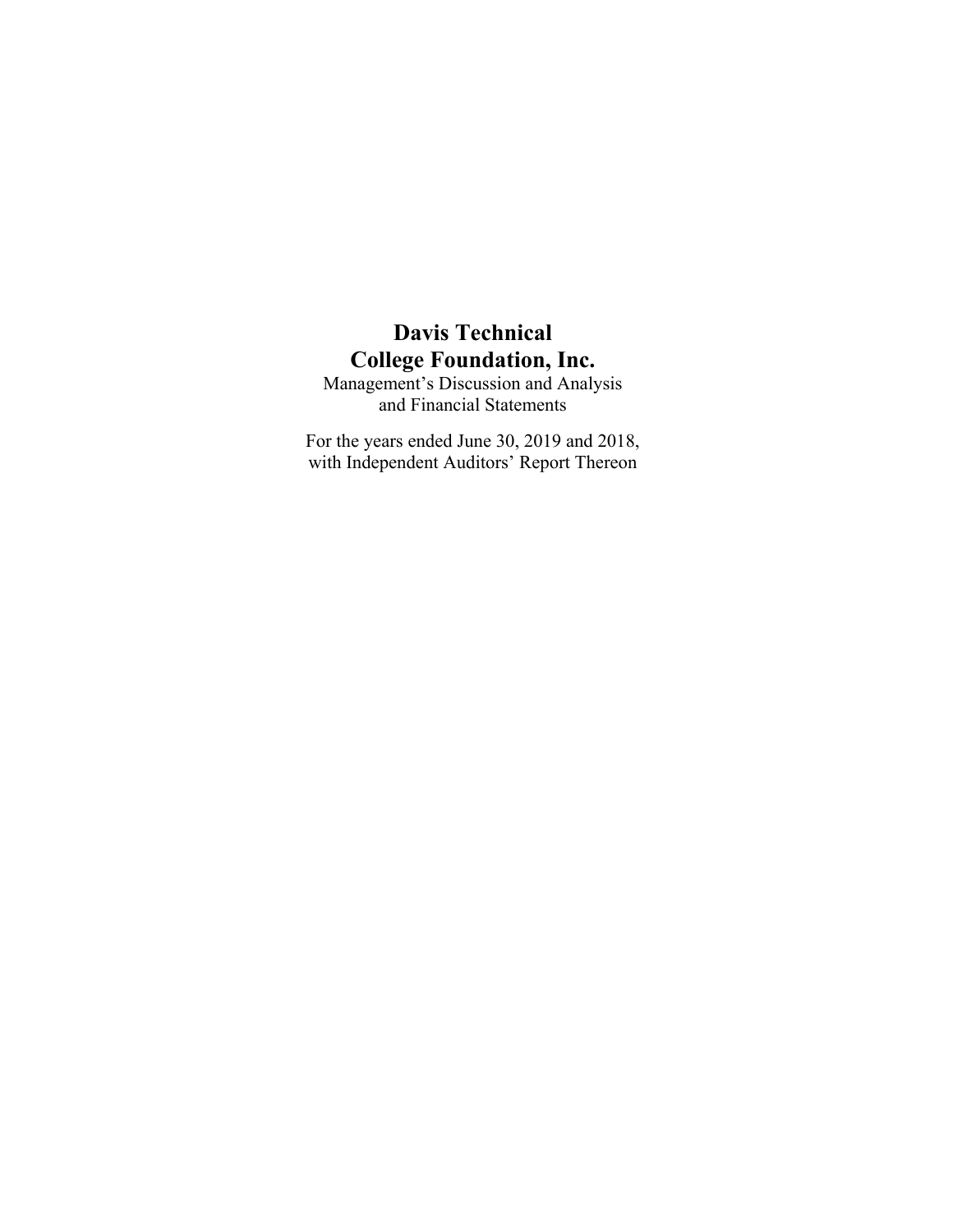# **TABLE OF CONTENTS**

| <b>Audited Financial Statements:</b> |
|--------------------------------------|
|                                      |
|                                      |
|                                      |
|                                      |
|                                      |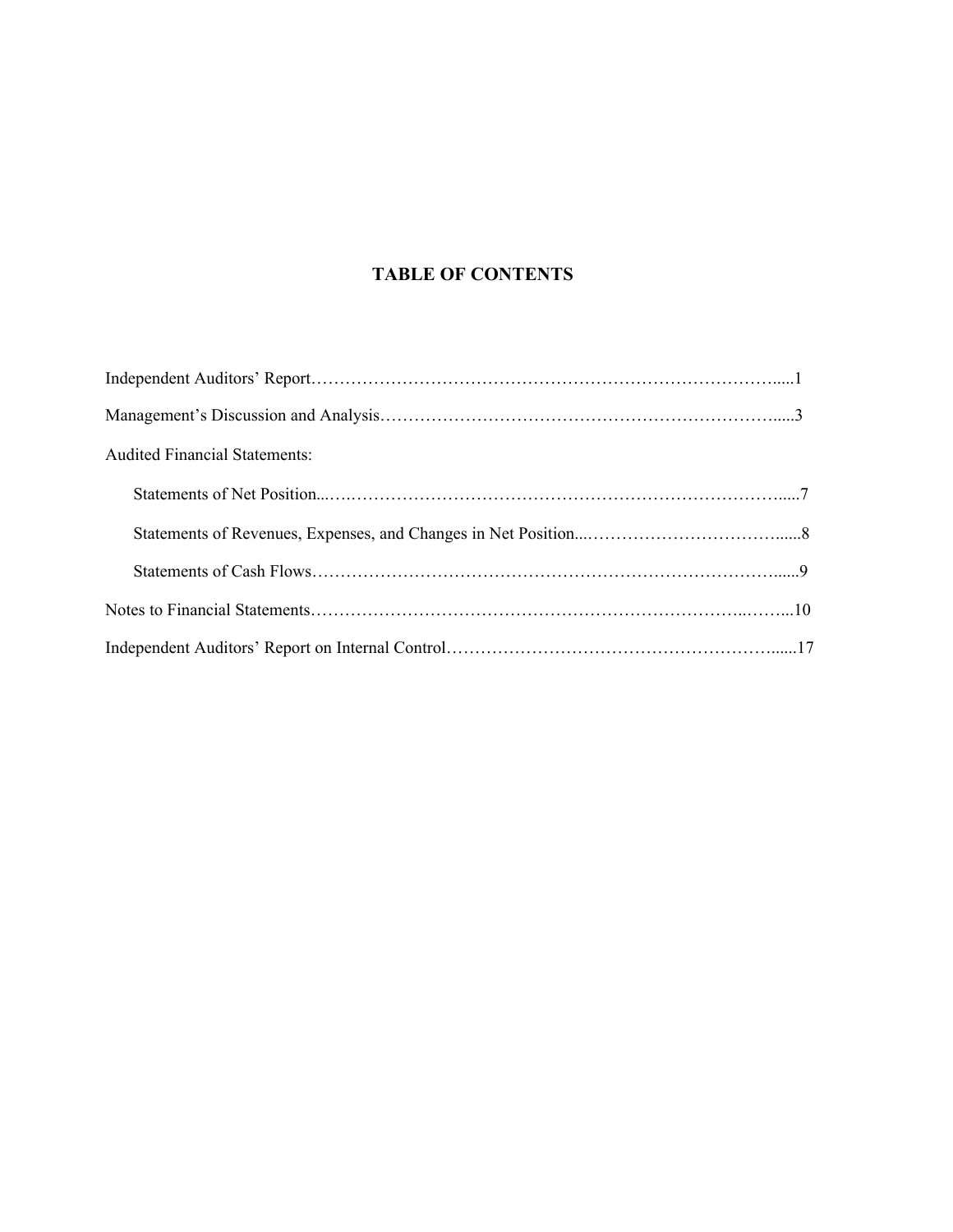

Steven L. Carver, CPA Brent R. Florek, CPA Gordon H. James, CPA

Clinton T. Armstrong, CPA Lloyd D. Davidson, CPA Rebecca Balaich, CPA Alex Florek, CPA Nicole Stamback

# **INDEPENDENT AUDITORS' REPORT**

To the Board of Trustees Davis Technical College Foundation, Inc. Kaysville, Utah

### **Report on the Financial Statements**

We have audited the accompanying financial statements of Davis Technical College Foundation, Inc. (the Foundation), which comprise the statements of net position as of June 30, 2019 and 2018, and the related statements of revenues, expenses and changes in net position, and cash flows for the years then ended, and the related notes to the financial statements.

#### **Management's Responsibility for the Financial Statements**

Management is responsible for the preparation and fair presentation of these financial statements in accordance with accounting principles generally accepted in the United States of America; this includes the design, implementation, and maintenance of internal control relevant to the preparation and fair presentation of financial statements that are free from material misstatement, whether due to fraud or error.

#### **Auditors' Responsibility**

Our responsibility is to express an opinion on these financial statements based on our audits. We conducted our audits in accordance with auditing standards generally accepted in the United States of America and the standards applicable to financial audits contained in *Government Auditing Standards*, issued by the Comptroller General of the United States. Those standards require that we plan and perform the audits to obtain reasonable assurance about whether the financial statements are free from material misstatement.

An audit involves performing procedures to obtain audit evidence about the amounts and disclosures in the financial statements. The procedures selected depend on the auditor's judgment, including the assessment of the risks of material misstatement of the financial statements, whether due to fraud or error. In making those risk assessments, the auditor considers internal control relevant to the entity's preparation and fair presentation of the financial statements in order to design audit procedures that are appropriate in the circumstances, but not for the purpose of expressing an opinion on the effectiveness of the entity's internal control. Accordingly, we express no such opinion. An audit also includes evaluating the appropriateness of accounting policies used and the reasonableness of significant accounting estimates made by management, as well as evaluating the overall presentation of the financial statements.

We believe that the audit evidence we have obtained is sufficient and appropriate to provide a basis for our audit opinion.

2246 UNIVERSITY PARK BLVD. • LAYTON, UT 84041 • PHONE (801) 926‐1177 • FAX (801) 926‐1178 33 WEST BRUNDAGE • SUITE 201 • SHERIDAN, WY 82801 MEMBER OF AMERICAN INSTITUTE OF CERTIFIED PUBLIC ACCOUNTANTS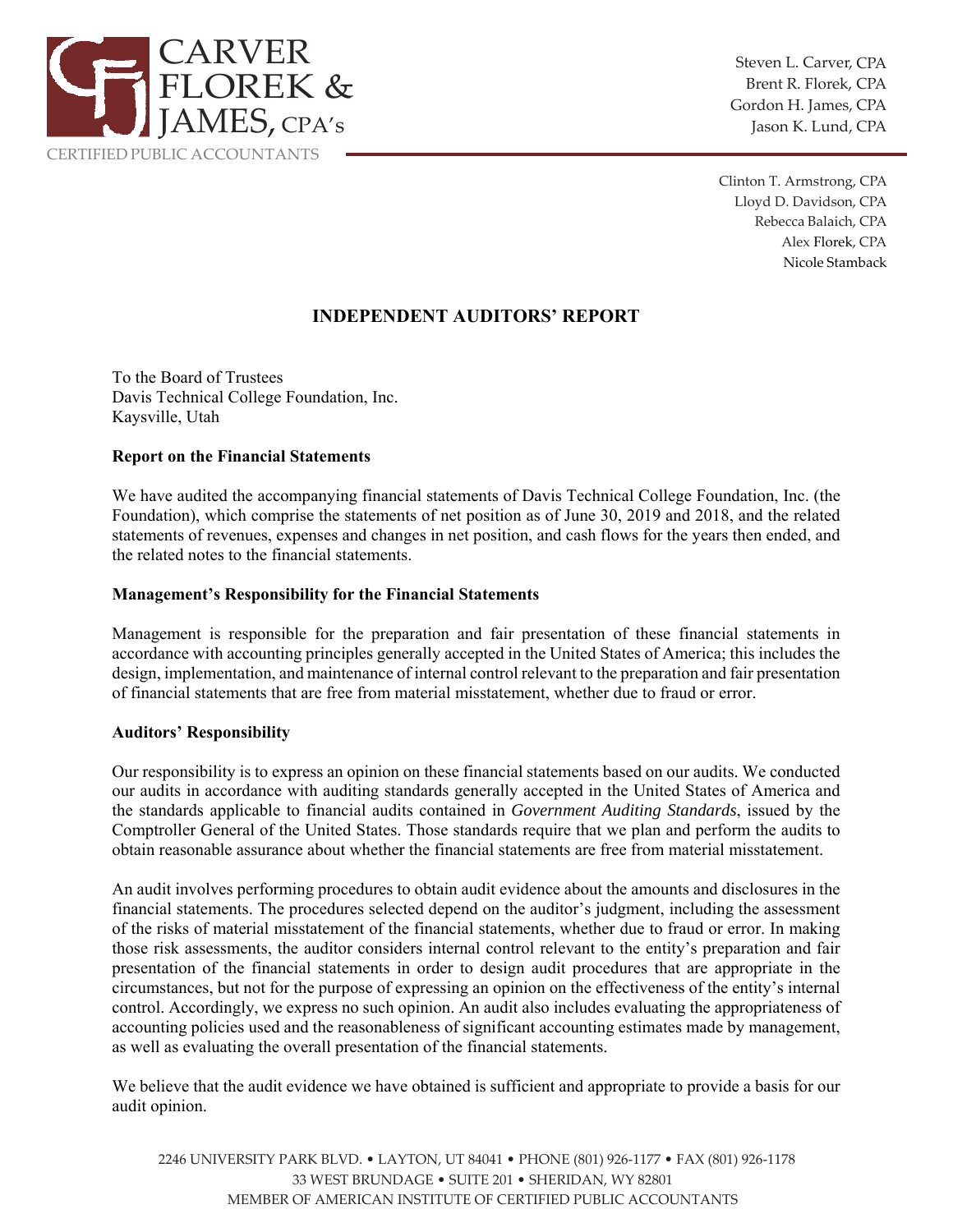### **Opinion**

In our opinion, the financial statements referred to above present fairly, in all material respects, the financial position of Davis Technical College Foundation, Inc. as of June 30, 2019 and 2018, and the changes in its net position and its cash flows for the years then ended in accordance with accounting principles generally accepted in the United States of America.

### **Other Reporting Required by** *Government Auditing Standards*

In accordance with *Government Auditing Standards*, we have also issued our report dated August 13, 2019, on our consideration of Davis Technical College Foundation, Inc.'s internal control over financial reporting. The purpose of that report is to describe the scope of our testing of internal control over financial reporting and the results of that testing, and not to provide an opinion on internal control over financial reporting. That report is an integral part of an audit performed in accordance with *Government Auditing Standards* in considering the Foundation's internal control over financial reporting.

### **Other Matters**

The Management's Discussion and Analysis section found on pages 3 through 6 is not a required part of the basic financial statements but is supplementary information required by accounting principles generally accepted in the United States of America. We have applied certain limited procedures, which consisted principally of inquiries of management regarding the methods of measurement and presentation of the required supplementary information. However, we did not audit the information and express no opinion on it.

 $\sigma$ . The same for  $\sigma$  is  $\sigma$ 

August 13, 2019 Layton, Utah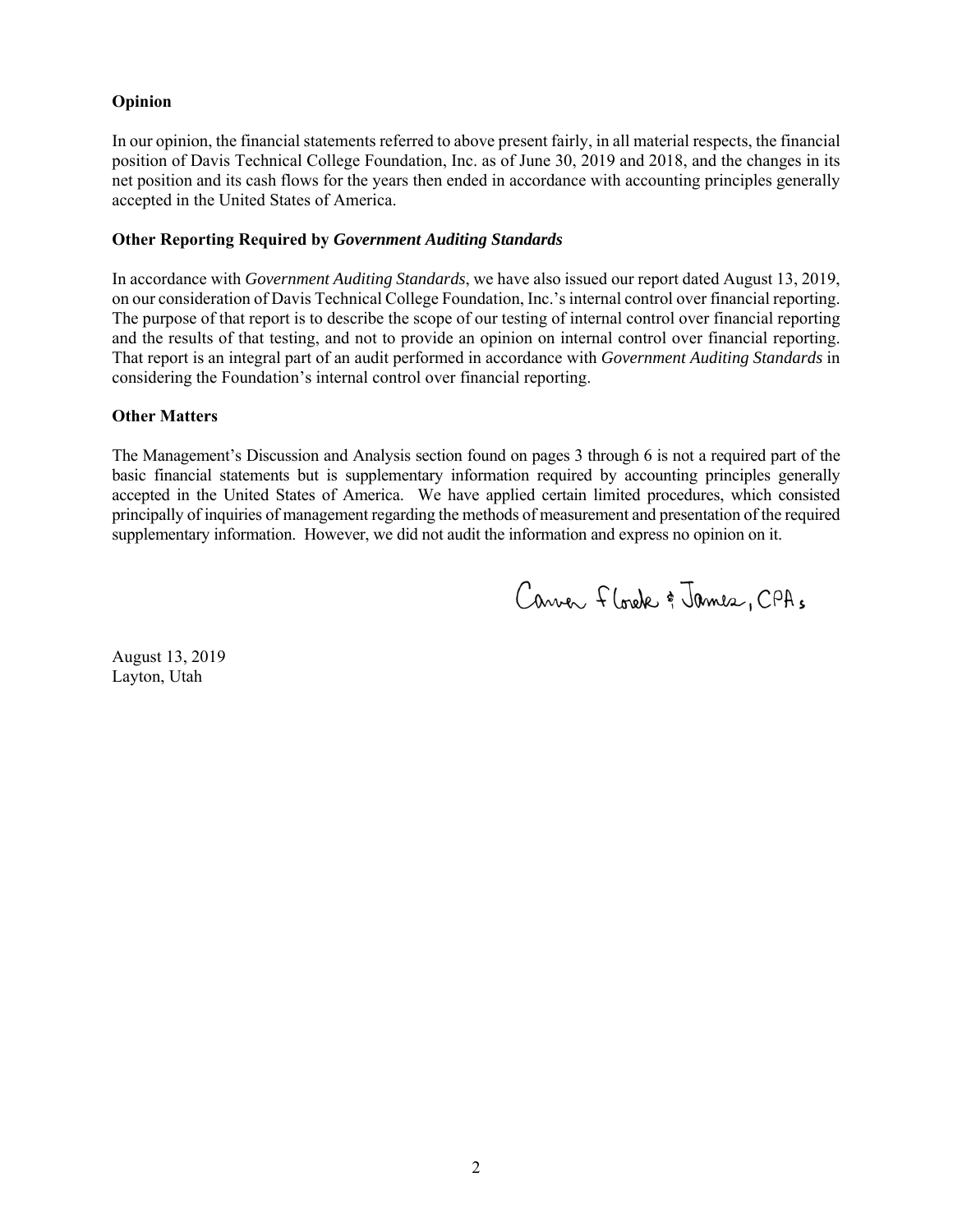### **MANAGEMENT'S DISCUSSION AND ANALYSIS**

#### **Introduction**

Management's discussion and analysis is intended to provide an overview of the Davis Technical College Foundation, Inc.'s (the Foundation) financial activities for the fiscal year ended June 30, 2019. This discussion and analysis is the responsibility of the Foundation's management and should be read in conjunction with the additional financial information provided in this report.

#### **Overview of the Financial Statements**

These financial statements are prepared in accordance with Governmental Accounting Standards Board (GASB) Statement No. 35, *Basic Financial Statements and Management's Discussion and Analysis – for Public Colleges and Universities*. Using the GASB 35 model, the Foundation presents its financial statements as a special-purpose government entity engaged in business-type activity.

This annual report consists of 1) management's discussion and analysis; 2) the basic financial statements consisting of statements of net position, statements of revenues, expenses, and changes in net position, and statements of cash flows; 3) notes to the basic financial statements; and 4) the independent auditors' report on internal control.

#### **Financial Analysis –** *Statement of Net Position*

The statements of net position outline the Foundation's financial condition at fiscal year-end. The Foundation's fiscal year begins on July 1 and ends on June 30. The net position balance serves over time as a useful indicator of an organization's financial strength. As of June 30, 2019, the Foundation's assets exceeded liabilities by \$2,645,138. The net position balance increased by \$236,992 between 2018 and 2019. The increase was due to regular yearly fundraising activities

Net position is divided into two major categories: restricted and unrestricted. Net position classified as "restricted" amounts to approximately 92 percent of the total and represents funds and resources that are subject to certain restrictions on how they may be used. The remaining eight percent of the Foundation's net position are classified as "unrestricted". Unrestricted net position may be used to meet the Foundation's operating obligations at the discretion of management.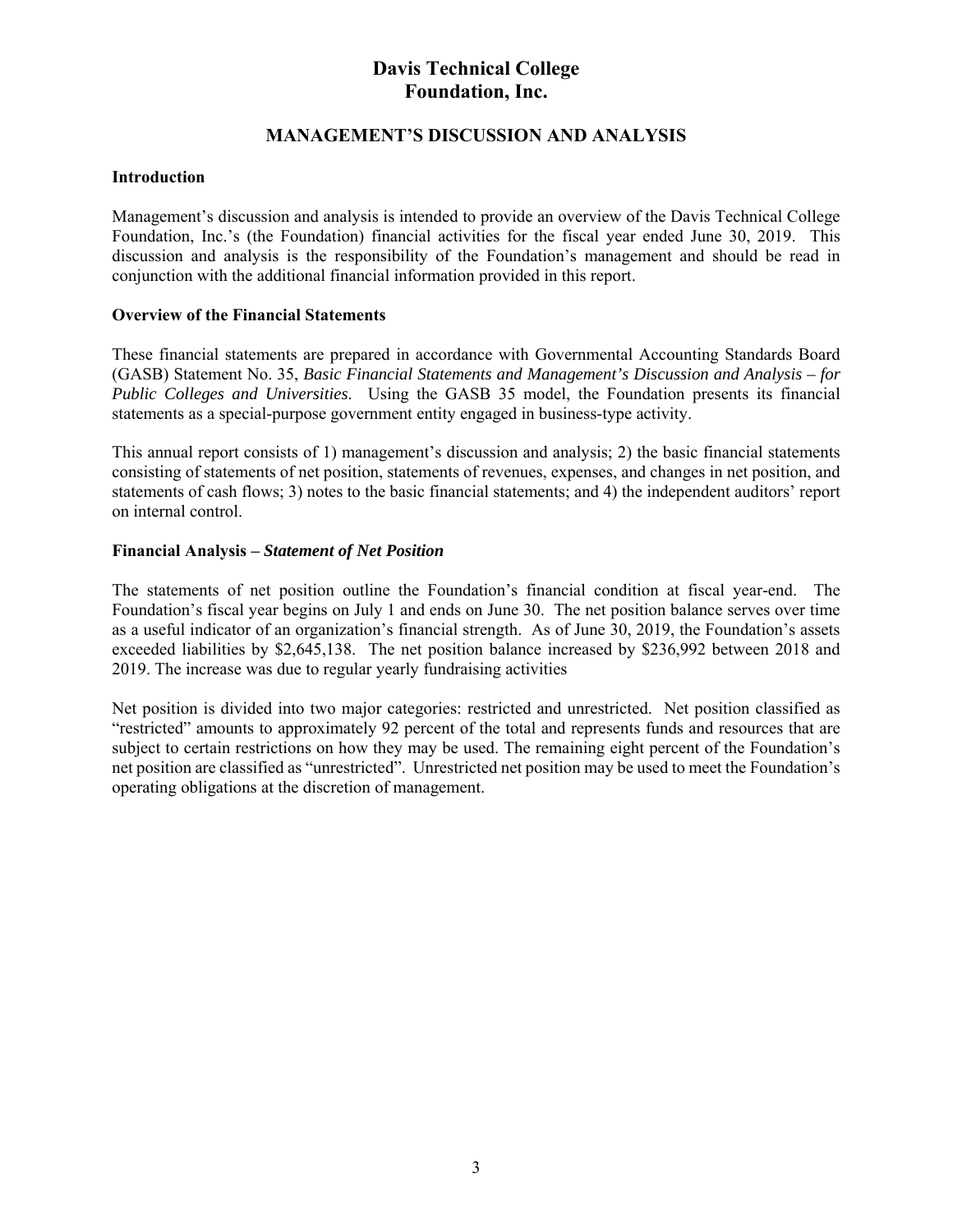### **MANAGEMENT'S DISCUSSION AND ANALYSIS**

#### **Financial Analysis –** *Statement of Net Position (Continued)*

As of June 30, 2019, and 2018, the Foundation reported positive balances in both categories of net position.

|                                                                       | <b>Condensed Statements of Net Position</b> |               |                                 |               |                   |
|-----------------------------------------------------------------------|---------------------------------------------|---------------|---------------------------------|---------------|-------------------|
|                                                                       | June 30, 2019                               |               | June 30, 2018                   |               | Change            |
| Current assets<br>Non-current assets                                  | \$<br>480,583<br>2,193,593                  | $\mathcal{S}$ | 399,202<br>2,017,000            | $\mathcal{S}$ | 81,381<br>176,593 |
| Total assets                                                          | 2,674,176                                   | <sup>\$</sup> | 2,416,202                       |               | 257,974           |
| Total current liabilities<br>Net position:                            | \$<br>29,038                                | $\mathbb{S}$  | 8,056                           | $\mathcal{S}$ | 20,982            |
| Restricted - nonexpendable<br>Restricted - expendable<br>Unrestricted | 836,416<br>1,586,756<br>221,966             |               | 836,416<br>1,402,140<br>169,590 |               | 184,616<br>52,376 |
|                                                                       | 2,645,138                                   |               | 2,408,146                       |               | 236,992           |
| Total liabilities and net position                                    | 2,674,176                                   |               | 2,416,202                       |               | 257,974           |

#### **Financial Analysis –** *Statement of Revenues, Expenses, and Changes in Net Position*

Changes in total net position as presented on the statements of net position are based on the activity presented in the statement of revenues, expenses, and changes in net position. The purpose of the statements is to present the revenues received by the Foundation, both operating and non-operating, and the expenses paid by the Foundation, operating and non-operating, and any other revenues, expenses, and gains and losses received or expended by the Foundation.

The following summarizes the significant variations in revenues and expenses as set forth in the comparative statements of revenues, expenses, and changes in net position.

• Operating revenues decreased by \$361,293. The primary reason for this overall revenue decrease was due to the ending of a capital campaign for the new Allied Health Building. The Foundation also held a 40<sup>th</sup> Anniversary Ruby Gala in 2018 which generated \$111,410 in total revenue and accounts for a large portion of the decrease in fundraising revenues for the current year.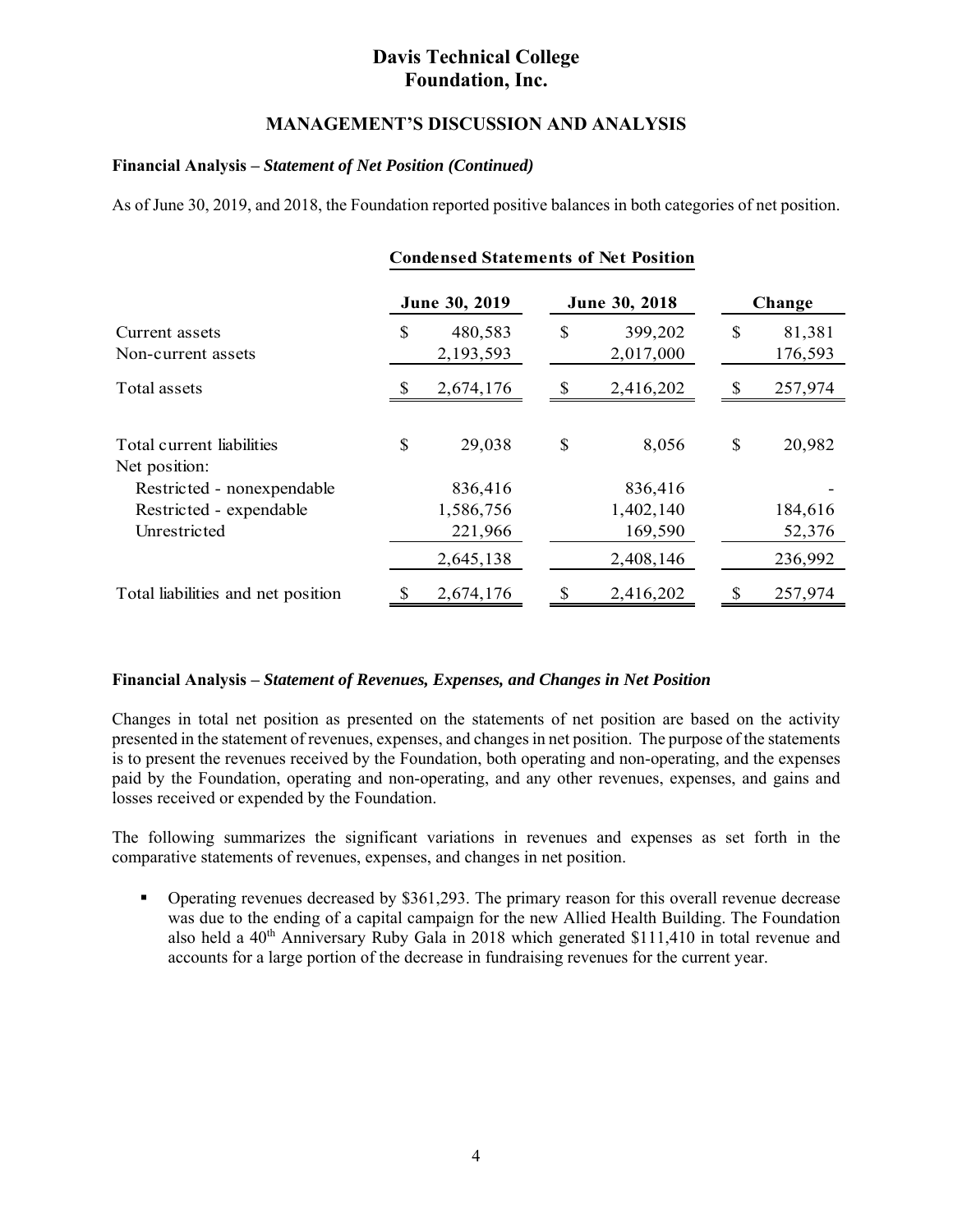### **MANAGEMENT'S DISCUSSION AND ANALYSIS**

#### **Financial Analysis –** *Statement of Revenues, Expenses, and Changes in Net Position (Continued)*

- Chevron Corporation chose the Foundation as a beneficiary for the Chevron Charity Golf Tournament which generated \$8,016 in revenue for the Foundation. This was a decrease of \$3,574 from the prior year.
- The golf tournament put on by the Foundation each year had an increase of \$9,698 in net revenues from the prior year to \$42,685.
- Scholarship revenues increased by \$37,116 from the prior year, primarily due to donations received from new donors.
- Scholarships awarded in 2019 totaled \$179,449 an increase of \$32,796 from the prior year.
- Operating expense increased by \$59,227, primarily due to the increase of \$32,796 in scholarships awarded and pass through contributions for the Allied Health Building of \$89,978 that were offset by a decrease of \$74,694 in fundraising expenses related to the prior year's Ruby Gala.
- Non-operating revenues increased by \$29,652 due to increased interest rate returns on the Foundation's investments.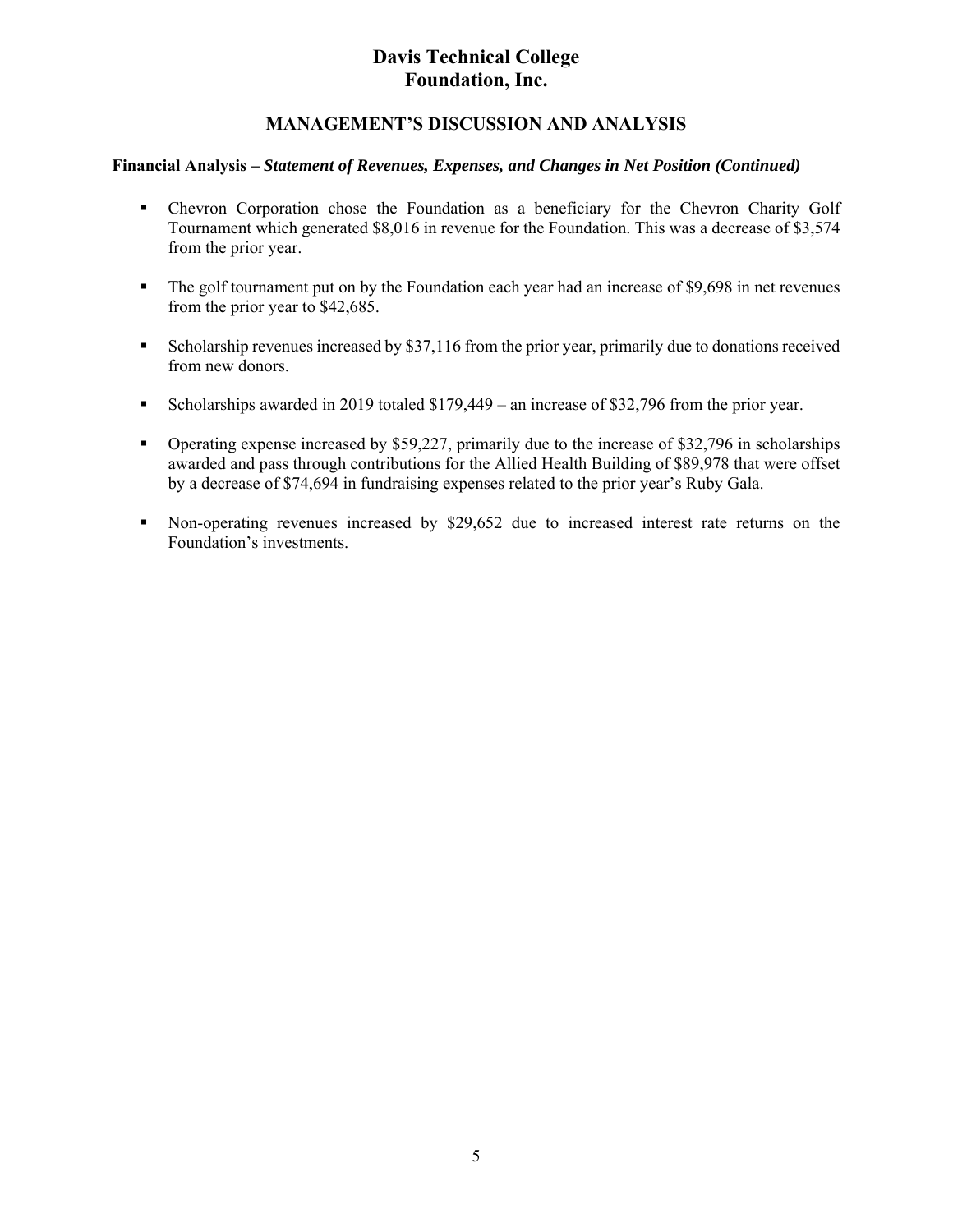### **MANAGEMENT'S DISCUSSION AND ANALYSIS**

#### **Financial Analysis –** *Statement of Revenues, Expenses, and Changes in Net Position (Continued)*

|                                   | Year ended      | Year ended      |                  |
|-----------------------------------|-----------------|-----------------|------------------|
|                                   | June 30, 2019   | June 30, 2018   | Change           |
| <b>Operating revenues</b>         |                 |                 |                  |
| Contributions                     | \$<br>566,680   | \$<br>858,016   | \$<br>(291, 336) |
| Fundraising activities            | 70,561          | 140,518         | (69, 957)        |
| Total revenues                    | 637,241         | 998,534         | (361, 293)       |
| <b>Operating expenses</b>         |                 |                 |                  |
| Staff support                     | 12,000          | 12,000          |                  |
| Fundraising activities            | 25,229          | 99,923          | (74, 694)        |
| Office expense                    | 15,215          | 15,739          | (524)            |
| Equipment donated                 | 150,706         | 150,619         | 87               |
| Scholarships awarded              | 179,449         | 146,653         | 32,796           |
| Other donations                   | 103,274         | 1,712           | 101,562          |
| Total expenses                    | 485,873         | 426,646         | 59,227           |
| <b>Operating income</b>           | 151,368         | 571,888         | (420, 520)       |
| Non-operating revenues            | 85,624          | 55,972          | 29,652           |
| Increase in net position          | 236,992         | 627,860         | (390, 868)       |
| Net position at beginning of year | 2,408,146       | 1,780,286       | 627,860          |
| Net position at end of year       | \$<br>2,645,138 | \$<br>2,408,146 | \$<br>236,992    |

### **Condensed Statements of Revenues, Expenses, and Changes in Net Position**

### **Notes to the Financial Statements**

The notes section provides additional information that is essential for a full understanding of the data provided in the financial statements. The notes to the basic financial statements can be found on pages 10 through 16 of this report.

#### **Requests for Information**

This financial report is designed to provide a general overview of the Foundation's finances for all interested parties. Questions or requests for additional information concerning any of the information provided in this report should be directed to the business office of Davis Technical College Foundation, Inc., at 550 East 300 South, Kaysville, Utah 84037.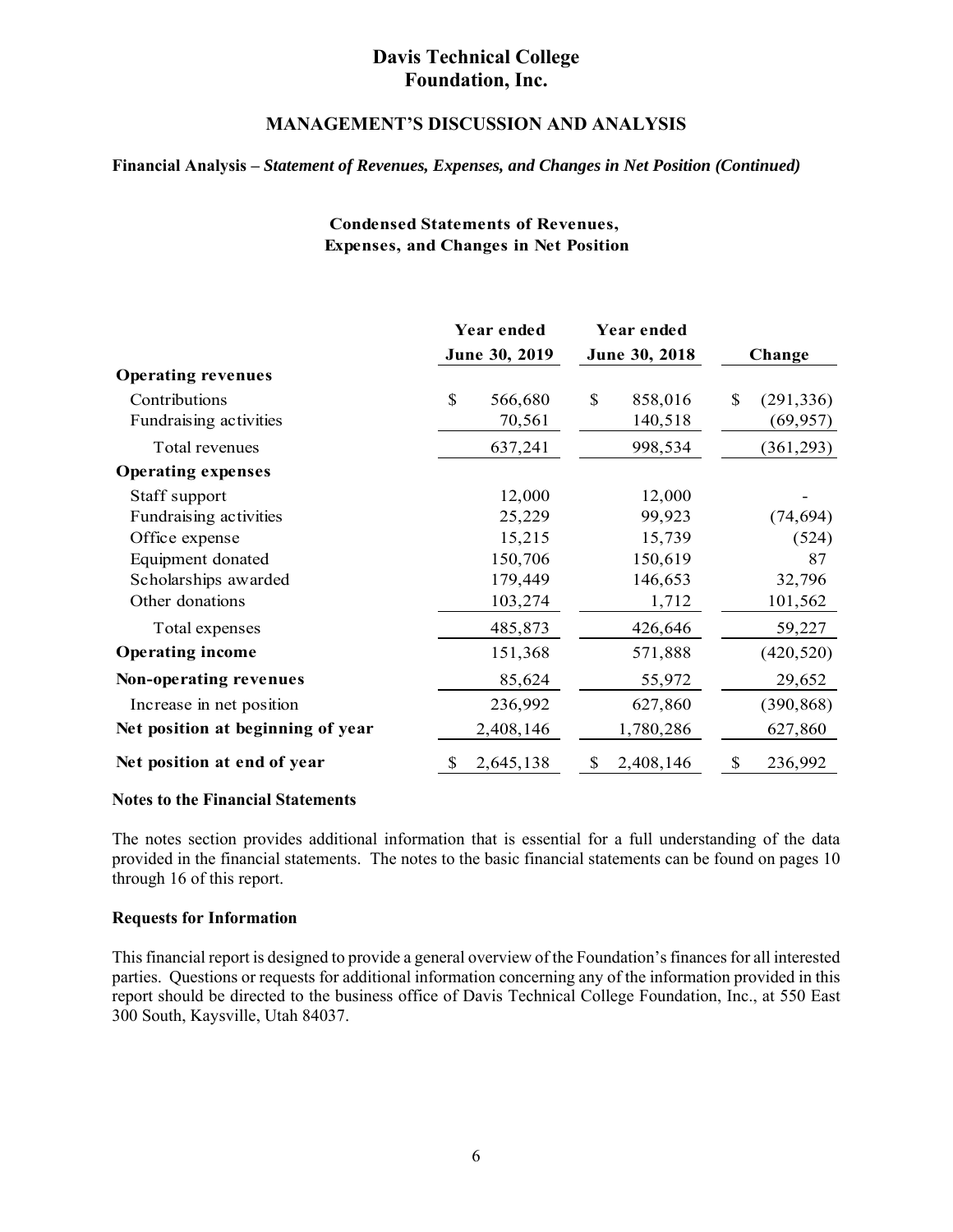# STATEMENTS OF NET POSITION June 30, 2019 and 2018

|                                         | 2019            | 2018            |
|-----------------------------------------|-----------------|-----------------|
| Assets                                  |                 |                 |
| Current assets:                         |                 |                 |
| Cash and cash equivalents               | \$<br>388,523   | \$<br>352,778   |
| Accounts receivable                     | 92,060          | 46,424          |
| Total current assets                    | 480,583         | 399,202         |
| Cash value of life insurance policy     | 55,483          | 58,449          |
| Restricted cash and cash equivalents    | 1,301,694       | 1,122,135       |
| Investment in Skyline View apartments   | 836,416         | 836,416         |
| Total long-term assets                  | 2,193,593       | 2,017,000       |
| <b>Total</b> assets                     | 2,674,176<br>S  | 2,416,202<br>S  |
| <b>Liabilities</b>                      |                 |                 |
| Current liabilities:                    |                 |                 |
| Accounts payable                        | \$<br>29,038    | \$<br>8,056     |
| Total current liabilities               | 29,038          | 8,056           |
| Net position                            |                 |                 |
| Restricted for:                         |                 |                 |
| Nonexpendable - Skyline View apartments | 836,416         | 836,416         |
| Expendable:                             |                 |                 |
| Endowment                               | 149,528         | 144,858         |
| Scholarships                            | 220,275         | 204,738         |
| Board designated                        | 13,470          | 35,736          |
| Cash value life insurance               | 55,483          | 58,449          |
| Capital projects                        | 1,129,010       | 941,420         |
| Other                                   | 18,990          | 16,939          |
| Unrestricted                            | 221,966         | 169,590         |
| Total net position                      | 2,645,138       | 2,408,146       |
| Total net position and liabilities      | \$<br>2,674,176 | \$<br>2,416,202 |

See accompanying notes to financial statements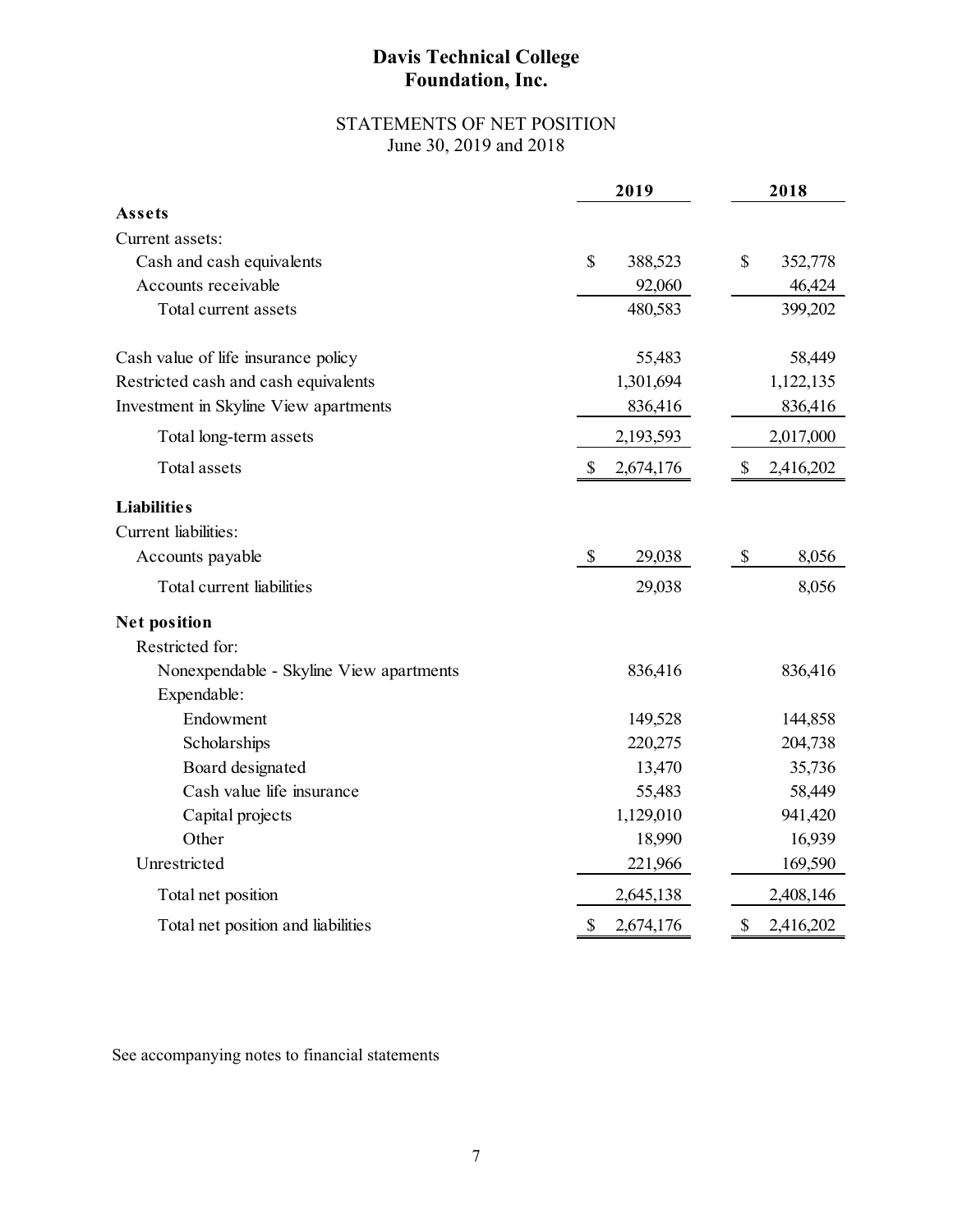### STATEMENTS OF REVENUES, EXPENSES, AND CHANGES IN NET POSITION Years ended June 30, 2019 and 2018

|                                        | 2019        |           |    | 2018      |  |
|----------------------------------------|-------------|-----------|----|-----------|--|
| <b>Operating revenues</b>              |             |           |    |           |  |
| Contributions                          | $\mathbf S$ | 566,680   | \$ | 858,016   |  |
| Fundraising activities                 |             | 70,561    |    | 140,518   |  |
| Total operating revenues               |             | 637,241   |    | 998,534   |  |
| <b>Operating expenses</b>              |             |           |    |           |  |
| Staff support                          |             | 12,000    |    | 12,000    |  |
| Fundraising activities                 |             | 25,229    |    | 99,923    |  |
| Office expense                         |             | 15,215    |    | 15,739    |  |
| Donated equipment                      |             | 150,706   |    | 150,619   |  |
| Scholarships awarded                   |             | 179,449   |    | 146,653   |  |
| Other donations                        |             | 103,274   |    | 1,712     |  |
| Total operating expenses               |             | 485,873   |    | 426,646   |  |
| <b>Operating income</b>                |             | 151,368   |    | 571,888   |  |
| Non-operating revenues                 |             |           |    |           |  |
| Interest income and dividends          |             | 43,137    |    | 18,403    |  |
| Skyline View apartments income         |             | 45,453    |    | 39,790    |  |
| Change in cash surrender value of life |             |           |    |           |  |
| insurance policy                       |             | (2,966)   |    | (2,221)   |  |
| Total non-operating revenues           |             | 85,624    |    | 55,972    |  |
| Increase in net position               |             | 236,992   |    | 627,860   |  |
| Net position at beginning of year      |             | 2,408,146 |    | 1,780,286 |  |
| Net position at end of year            | \$          | 2,645,138 | P. | 2,408,146 |  |

See accompanying notes to financial statements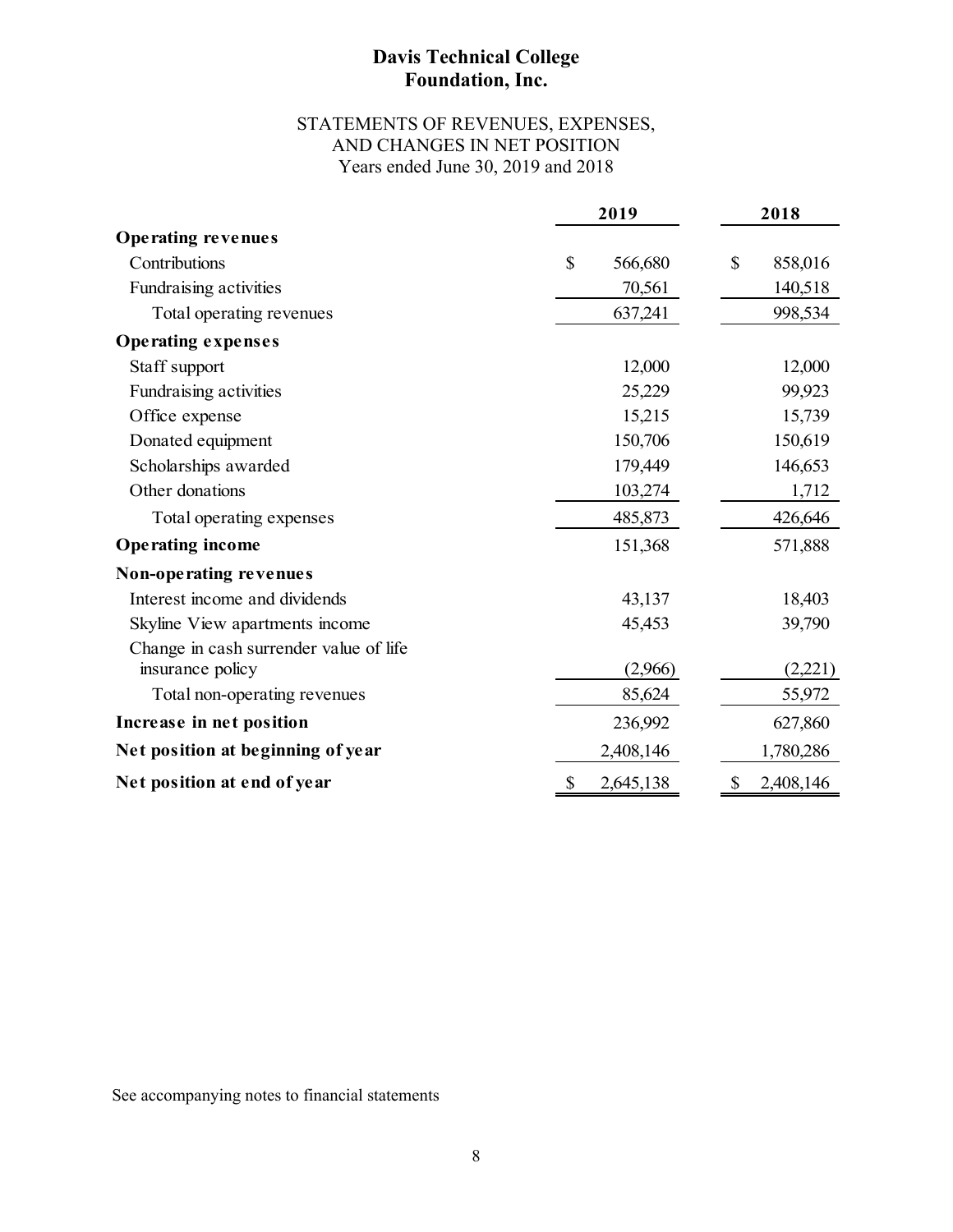# STATEMENTS OF CASH FLOWS Years ended June 30, 2019 and 2018

|                                                                                     | 2019                      | 2018                                 |
|-------------------------------------------------------------------------------------|---------------------------|--------------------------------------|
| Cash flows from operating activities:                                               |                           |                                      |
| Cash contributions                                                                  | \$<br>380,156             | $\mathbb{S}$<br>649,869              |
| Cash received from fundraising activities                                           | 70,561                    | 140,518                              |
| Cash payments to suppliers and support staff                                        | (27,215)                  | (27,740)                             |
| Cash payments for fundraising activities                                            | (14,065)                  | (82,007)                             |
| Cash payments for scholarships                                                      | (179, 449)                | (146, 653)                           |
| Cash payments for donations to the college                                          | (103, 274)                | (1,712)                              |
| Net cash provided by operating activities                                           | 126,714                   | 532,275                              |
| Cash flows from investing activities:                                               |                           |                                      |
| Interest and dividends received                                                     | 43,137                    | 18,403                               |
| Skyline View apartments income                                                      | 45,453                    | 39,790                               |
| Net cash provided by investing activities                                           | 88,590                    | 58,193                               |
| Increase in cash and cash equivalents                                               | 215,304                   | 590,468                              |
| Cash and cash equivalents at beginning of year                                      | 1,474,913                 | 884,445                              |
| Cash and cash equivalents at end of year                                            | $\mathbb{S}$<br>1,690,217 | $\mathcal{S}$<br>1,474,913           |
| Reconciliation of operating income to net cash<br>provided by operating activities: |                           |                                      |
| Operating income                                                                    | \$<br>151,368             | $\boldsymbol{\mathsf{S}}$<br>571,888 |
| Reconciling adjustments:                                                            |                           |                                      |
| Increase in accounts receivable                                                     | (45,636)                  | (39,301)                             |
| Increase (decrease) in accounts payable                                             | 20,982                    | (312)                                |
| Total adjustments                                                                   | (24, 654)                 | (39,613)                             |
| Net cash provided by operating activities                                           | $\mathbb{S}$<br>126,714   | \$<br>532,275                        |
| Supplemental disclosure of cash flow information                                    |                           |                                      |
| In-kind donations:                                                                  |                           |                                      |
| Davis Technical College                                                             | \$<br>150,706             | $\mathbb{S}$<br>144,094              |
| Golf tournament                                                                     | 11,164                    | 17,916                               |

See accompanying notes to financial statements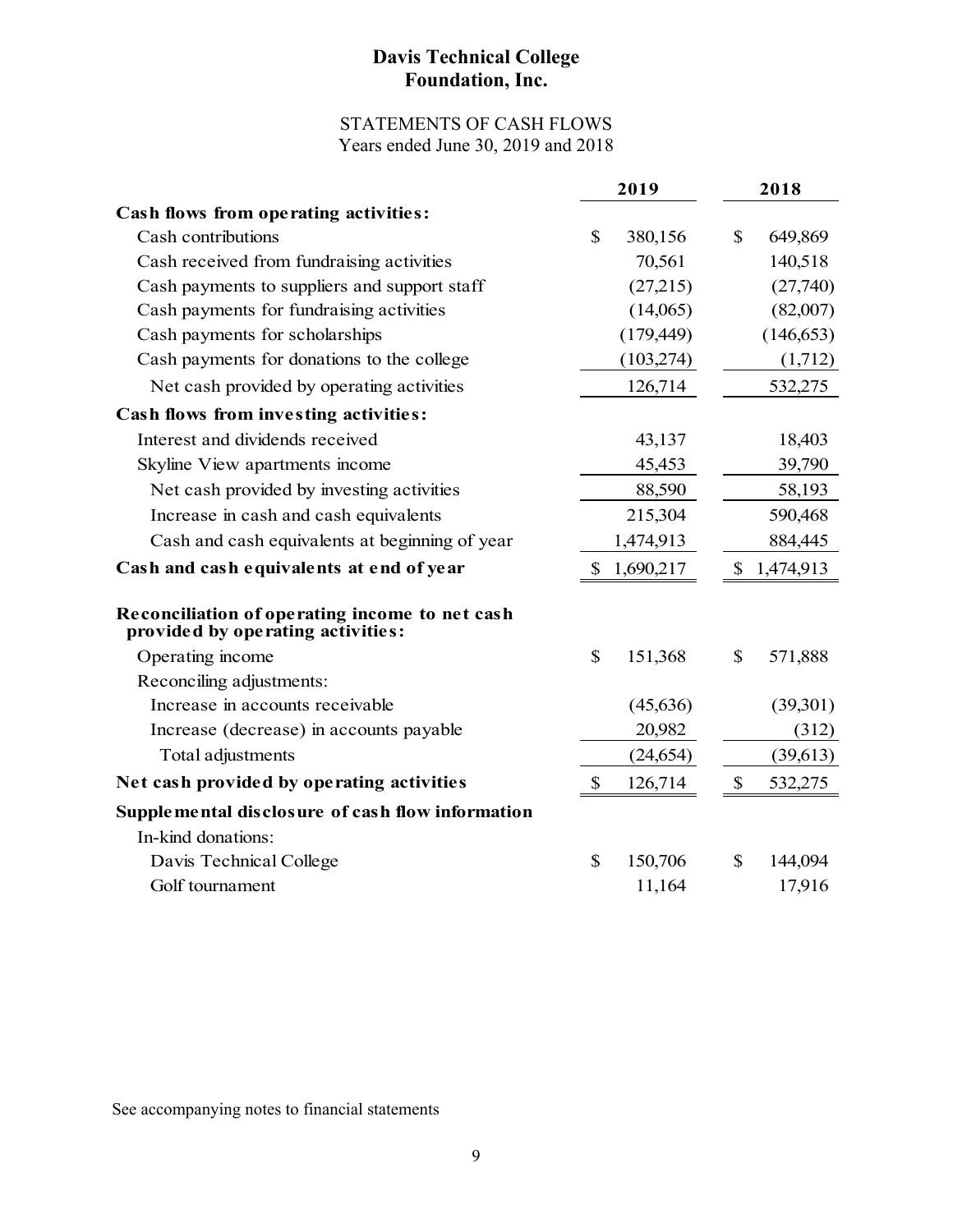NOTES TO FINANCIAL STATEMENTS For the years ended June 30, 2019 and 2018

### **1. ORGANIZATION AND SUMMARY OF SIGNIFICANT ACCOUNTING POLICIES**

### **Organization**

Davis Technical College Foundation, Inc. (the Foundation) is a non-profit corporation whose purpose is to facilitate and encourage the donation of private funds, materials, and services in support of Davis Technical College's (the College) needs and objectives. In addition, the Foundation strives to provide support for the faculty and students of Davis Technical College in related activities for educational, scientific, and charitable improvement. The Foundation is treated as a blended component unit of the College for financial reporting purposes.

The foundation formerly known as Davis Applied Technology College Foundation, Inc underwent a name change at the beginning of fiscal year 2018, and is now the Davis Technical College Foundation, Inc.

### **Financial Reporting**

As a component unit of the College, the Foundation has adopted Government Accounting Standards Statement No. 35, *Basic Financial Statements and Management's Discussion and Analysis – for Public Colleges and Universities.* As a result, the activities of the Foundation have been determined to be a single program proprietary activity.

The Foundation's financial statements are reported using the economic resources measurement focus and the full accrual basis of accounting. Revenues are recorded when earned and expenses are recorded at the time related liabilities are incurred, regardless of when the related cash flows take place. Revenues from grants and donations are recognized in the fiscal year in which all eligibility requirements have been satisfied.

### **Operating Revenues and Expenses**

Operating revenues and expenses consist of those revenues and expenses that result from the ongoing principal operations of the Foundation. Operating revenues consist of contributions for principal operations such as scholarships and other student financial assistance. Non-operating revenues and expenses relate to financing and investing type activities.

### **Cash and Investments**

The Foundation considers its investments in the Utah State Public Treasurer's Investment Fund (PTIF) and all other unrestricted deposits with an initial maturity of three months or less to be cash equivalents.

### **Cash Surrender Value of Life Insurance**

The Foundation is the owner of a life insurance policy on a donor who has named the Foundation as the beneficiary. The policy is valued at its cash surrender value.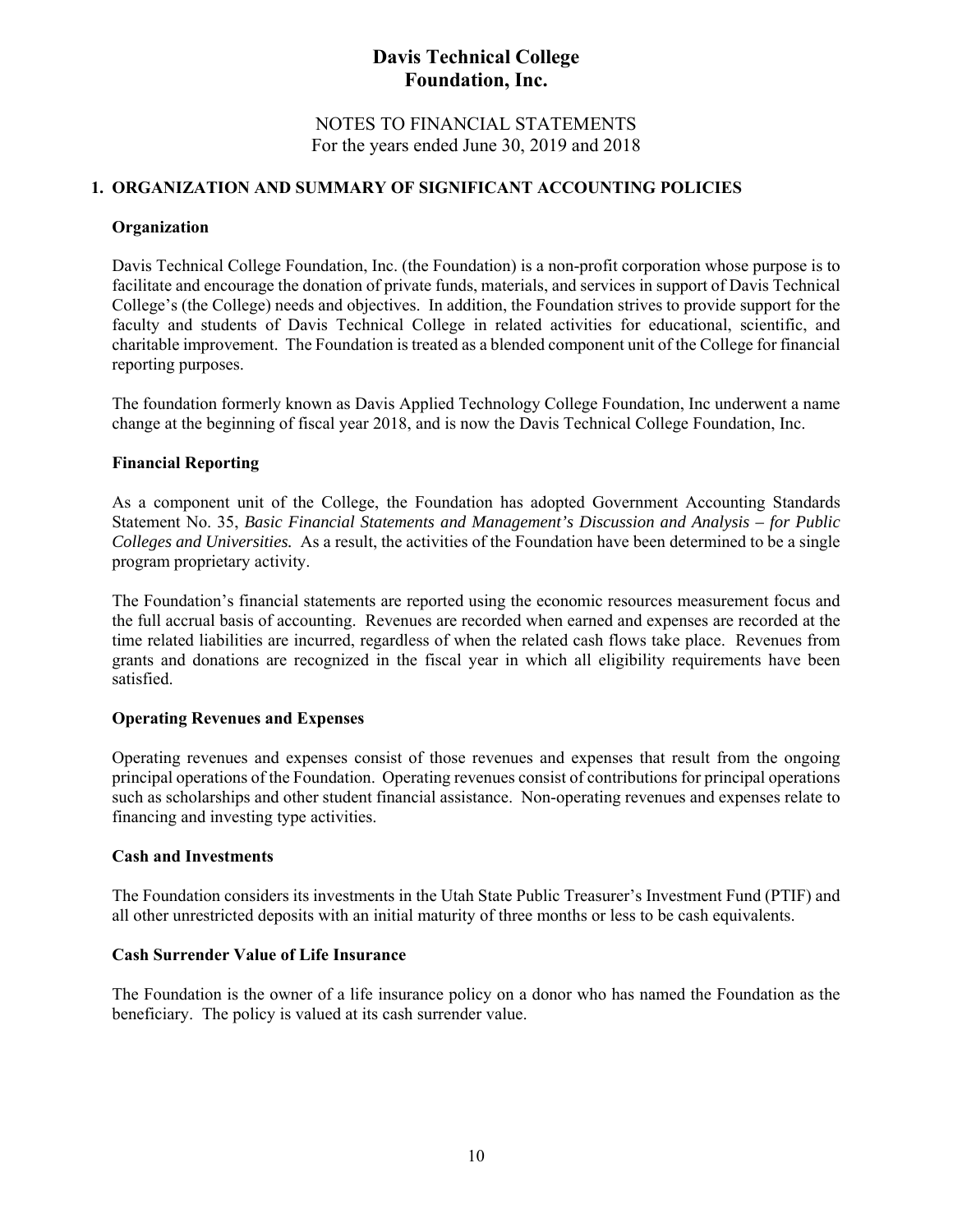NOTES TO FINANCIAL STATEMENTS For the years ended June 30, 2019 and 2018

### **1. ORGANIZATION AND SUMMARY OF SIGNIFICANT ACCOUNTING POLICIES (Continued)**

### **Accounts Receivable and Payable**

Accounts receivable at June 30, 2019 consisted primarily of contributions for the Allied Health Building and golf tournament participants. Accounts receivable are deemed to be collectible and no uncollectible amounts were estimated.

Accounts payable at June 30, 2019 and 2018 were primarily made up of payments to vendors.

### **Use of Estimates**

The Foundation has made estimates and assumptions relating to the reporting of assets and liabilities and the disclosure of contingent assets and liabilities as necessary to prepare these financial statements in conformity with generally accepted accounting principles. Actual results could differ from those estimates.

### **Property and Equipment**

Donations of property and equipment are recorded as support at the donor-estimated fair value. Assets donated with explicit restrictions regarding their use, and contributions of cash that must be used to acquire property and equipment or for the construction of fixed assets are reported as restricted net position until the terms of the restriction have been satisfied. Unless donors stipulate how long donated assets must be maintained, the Foundation reports expirations of donor restrictions when the donated or acquired assets are placed in service as instructed by the donor. The Foundation reclassifies restricted net position to unrestricted net position at that time.

#### **Income Taxes**

The Foundation is organized as a nonprofit organization under the laws of the State of Utah and has been granted an exemption from federal income tax under Section  $501(c)(3)$  of the Internal Revenue Code.

#### **Net Position**

The Foundation's net position is classified and displayed in the following two categories.

- a. Restricted net position This consists of net position with constraints placed on use either by 1) an external group such as creditors, grantors, contributors, or laws and regulations of other governments; or 2) law through constitutional provisions or enabling legislation.
- b. Unrestricted net position This represents all other assets that do not meet the definition of restricted net position.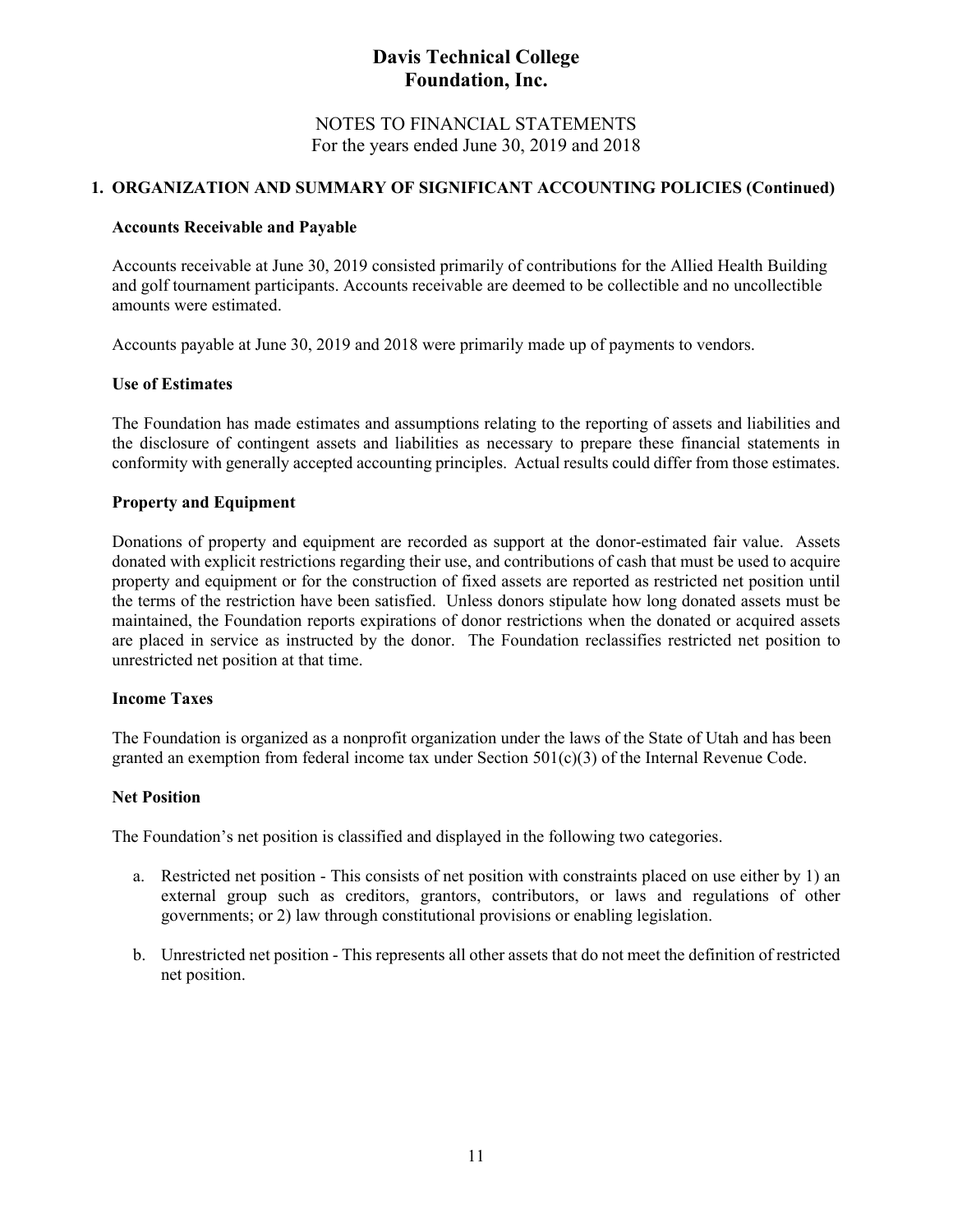### NOTES TO FINANCIAL STATEMENTS For the years ended June 30, 2019 and 2018

### **1. ORGANIZATION AND SUMMARY OF SIGNIFICANT ACCOUNTING POLICIES (Continued)**

It is the Foundation's policy to first apply restricted resources before applying unrestricted resources when an expense is incurred for purposes by which both restricted and unrestricted net position are available. The Foundation only uses the restricted net position for their specified purposes as designated by the donors.

#### **Subsequent Events**

For the fiscal year end June 30, 2019, the Foundation has evaluated subsequent events for the potential recognition and disclosure through August 13, 2019, the date the financial statements were available for issuance. There were no events believed to have a material impact on the financial statements.

### **2. DEPOSITS AND INVESTMENTS**

The Foundation follows the requirements of the Utah Money Management Act (the Act) (Section 51-7, Utah Code Annotated, 1953, as amended) in handling its depository and investment transactions. The Act requires the depositing of Foundation funds in a qualified depository. The Act defines a qualified depository as any financial institution whose deposits are insured by an agency of the Federal Government and which has been certified by the State Commissioner of Financial Institutions as meeting the requirements of the Act and adhering to the rules of the Utah Money Management Council.

The State of Utah Money Management Council has the responsibility to advise the State Treasurer about investment policies, promote measures and rules that will assist in strengthening the banking and credit structure of the State, and review the rules adopted under the authority of the State of Utah Money Management Act that relate to the deposit and investment of public funds.

Components of deposits and investments (including interest-earning deposits) at June 30, 2019 and 2018 are as follows:

|                                                                                                  | 2019         | 2018        |
|--------------------------------------------------------------------------------------------------|--------------|-------------|
| Deposits and investments:                                                                        |              |             |
| Petty cash and demand deposits                                                                   | S<br>44,860  | S<br>9,642  |
| Deposits with the PTIF                                                                           | 1,645,357    | 1,465,271   |
| Total cash and investments                                                                       | \$1,690,217  | \$1,474,913 |
| Deposits and investments are included in the accompanying<br>statement of net assets as follows: |              |             |
| Cash and cash equivalents                                                                        | 388,523<br>S | 352,778     |
| Restricted cash and cash equivalents                                                             | 1,301,694    | 1,122,135   |
| Total cash and investments                                                                       | \$1,690,217  | \$1,474,913 |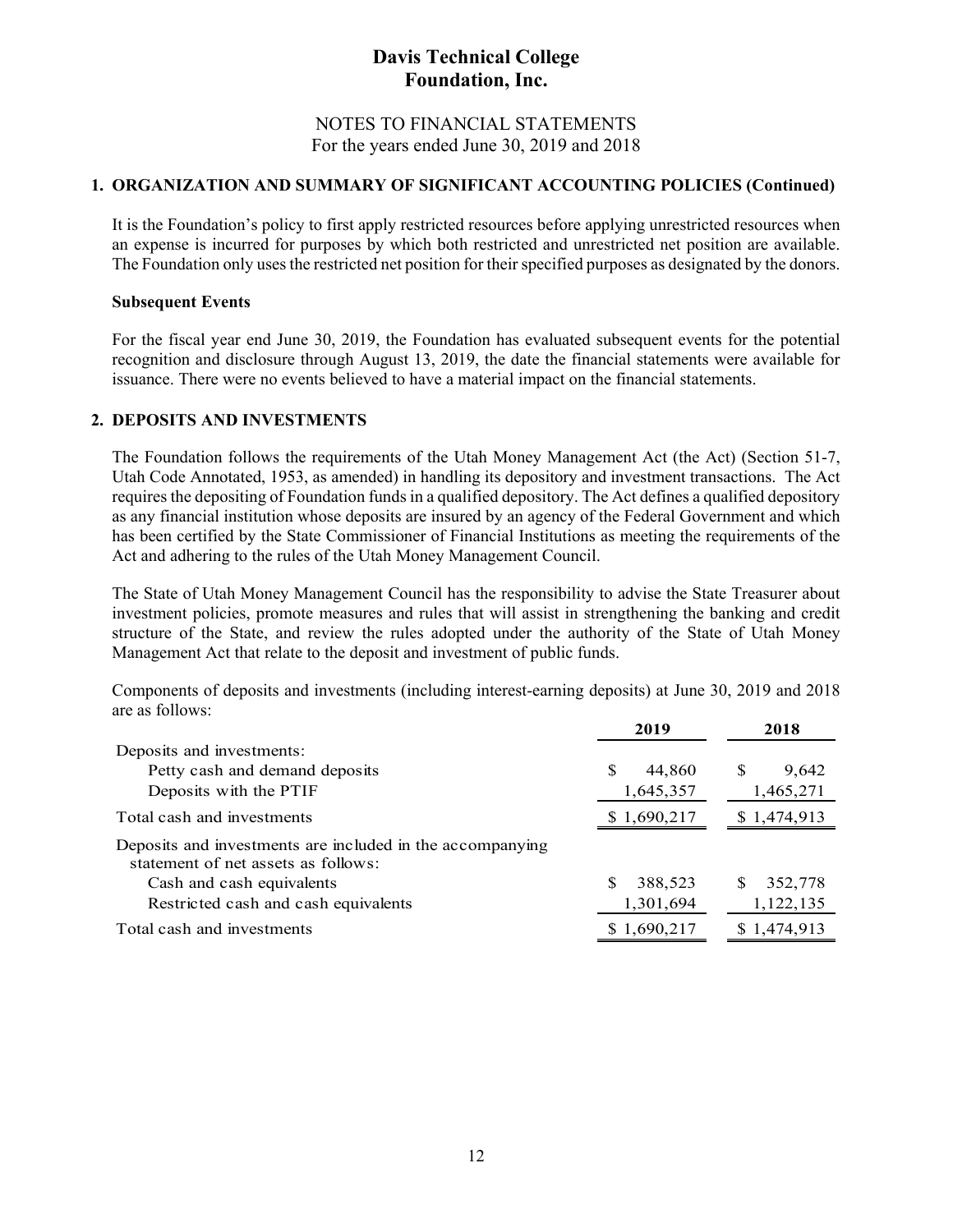### NOTES TO FINANCIAL STATEMENTS For the years ended June 30, 2019 and 2018

### *2.* **DEPOSITS AND INVESTMENTS (Continued)**

### **Deposits**

*Custodial credit risk –* Custodial credit risk is the risk that the Foundation's deposits may not be returned to it in the event of a bank failure. The Foundation maintains its operating cash in a financial institution located in Farmington, Utah. The bank balances are insured by the Federal Deposit Insurance Corporation up to \$250,000. At June 30, 2019, none of these cash deposits were uninsured. Excess cash is maintained in the PTIF, which is further described below.

### **Investments**

The Act defines the types of securities authorized as appropriate investments for the Foundation and the conditions for making investment transactions. Investment transactions may be conducted only through qualified depositories, certified dealers, or directly with issuers of the investment securities.

Statutes authorize the Foundation to invest in negotiable or non-negotiable deposits of qualified depositories and permitted negotiable depositories; repurchase and reverse repurchase agreements; commercial paper that is classified as "first tier" by two nationally recognized statistical rating organizations, one of which must be Moody's Investors Service or Standard & Poor's; bankers' acceptances; obligations of the United States Treasury including bills, notes, and bonds; bonds, notes, and other evidence of indebtedness of political subdivision of the State; fixed rate corporate obligations and variable rate securities rated "A" or higher, or the equivalent of "A" or higher, by two nationally recognized statistical rating organizations; shares or certificates in a money market mutual fund as defined in the Act; and the PTIF.

The Utah State Treasurer's Office operates the PTIF. The Fund is not registered with the U.S. Securities and Exchange Commission as an investment company. The Act established the Money Management Council, which oversees the activities of the State Treasurer and the PTIF and details the types of authorized investments. Deposits in the PTIF are not insured or otherwise guaranteed by the State of Utah, and participants share proportionally in any realized gains or losses on investments.

The PTIF operates and reports to participants on an amortized cost basis. The income, gains and losses – net of administration fees – of the PTIF are allocated based upon the participant's average daily balance. The fair value of the PTIF investment pool is approximately equal to the value of the pool shares.

*Fair value of investments –* The Foundation measures and records its investments using fair value measurement guidelines established by generally accepted accounting principles. These guidelines recognize a three-tiered fair value hierarchy, as follows:

 Level 1: Quoted prices for identical investments in active markets; Level 2: Observable inputs other than quoted market prices; and Level 3: Unobservable inputs.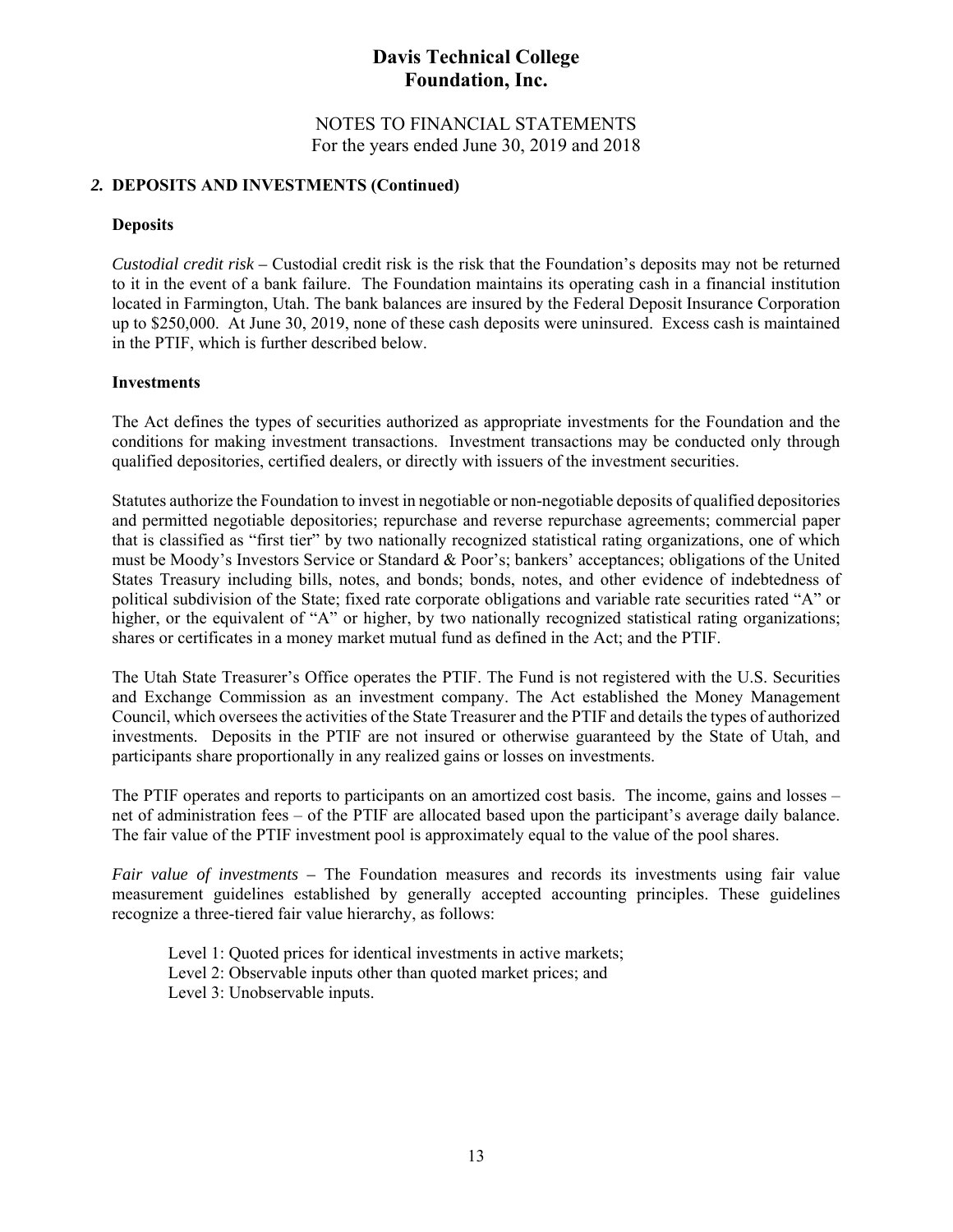NOTES TO FINANCIAL STATEMENTS For the years ended June 30, 2019 and 2018

#### **2. DEPOSITS AND INVESTMENTS (Continued)**

#### **Investments (Continued)**

At June 30, 2019, the Foundation had the following investments measured at fair value.

|                                  |             |         | Fair Value Measurements Using |         |
|----------------------------------|-------------|---------|-------------------------------|---------|
| Investment Type                  | Fair Value  | Level 1 | Level 2                       | Level 3 |
|                                  |             |         |                               |         |
| State of Utah Public Treasurers' |             |         |                               |         |
| Investment Fund                  | \$1,645,357 |         | \$1,645,357                   |         |

At June 30, 2018, the Foundation had the following investments measured at fair value.

|                                  |             |         | Fair Value Measurements Using |                          |
|----------------------------------|-------------|---------|-------------------------------|--------------------------|
| Investment Type                  | Fair Value  | Level 1 | Level 2                       | Level 3                  |
|                                  |             |         |                               |                          |
| State of Utah Public Treasurers' |             |         |                               |                          |
| Investment Fund                  | \$1,465,271 |         | \$1,465,271                   | $\overline{\phantom{a}}$ |

*Interest rate risk –* Interest rate risk is the risk that changes in interest rates that will adversely affect the fair value of an investment. The Foundation manages its exposure to decline in fair value by investing mainly in the PTIF, and by adhering to the Act. The Act requires that the remaining term to maturity of investments may not exceed the period of availability of the funds to be invested. The Act further limits the remaining term to maturity of commercial paper to 270 days or less and fixed rate negotiable deposits and corporate obligations to 365 days or less.

*Maturity –* As of June 30, 2019, the Foundation had \$1,645,357 in investments that matured in less than 1 year.

*Credit risk –* Credit risk is the risk that an issuer or other counterparty to an investment will not fulfill its obligations. The Foundation's policy for reducing its exposure to credit risk is to comply with the Act as previously discussed.

*Concentration of credit risk –* Concentration of credit risk is the risk of loss attributed to the magnitude of a government's investment in a single issuer. The Foundation's policy for reducing this risk of loss is to comply with the rules of the Money Management Council. Rule 17 of the Money Management Council limits investments in a single issuer of commercial paper and corporate obligations to 5-10 percent depending upon the total dollars held in the portfolio. The Foundation's investment in the PTIF is not considered to have a high concentration of credit risk.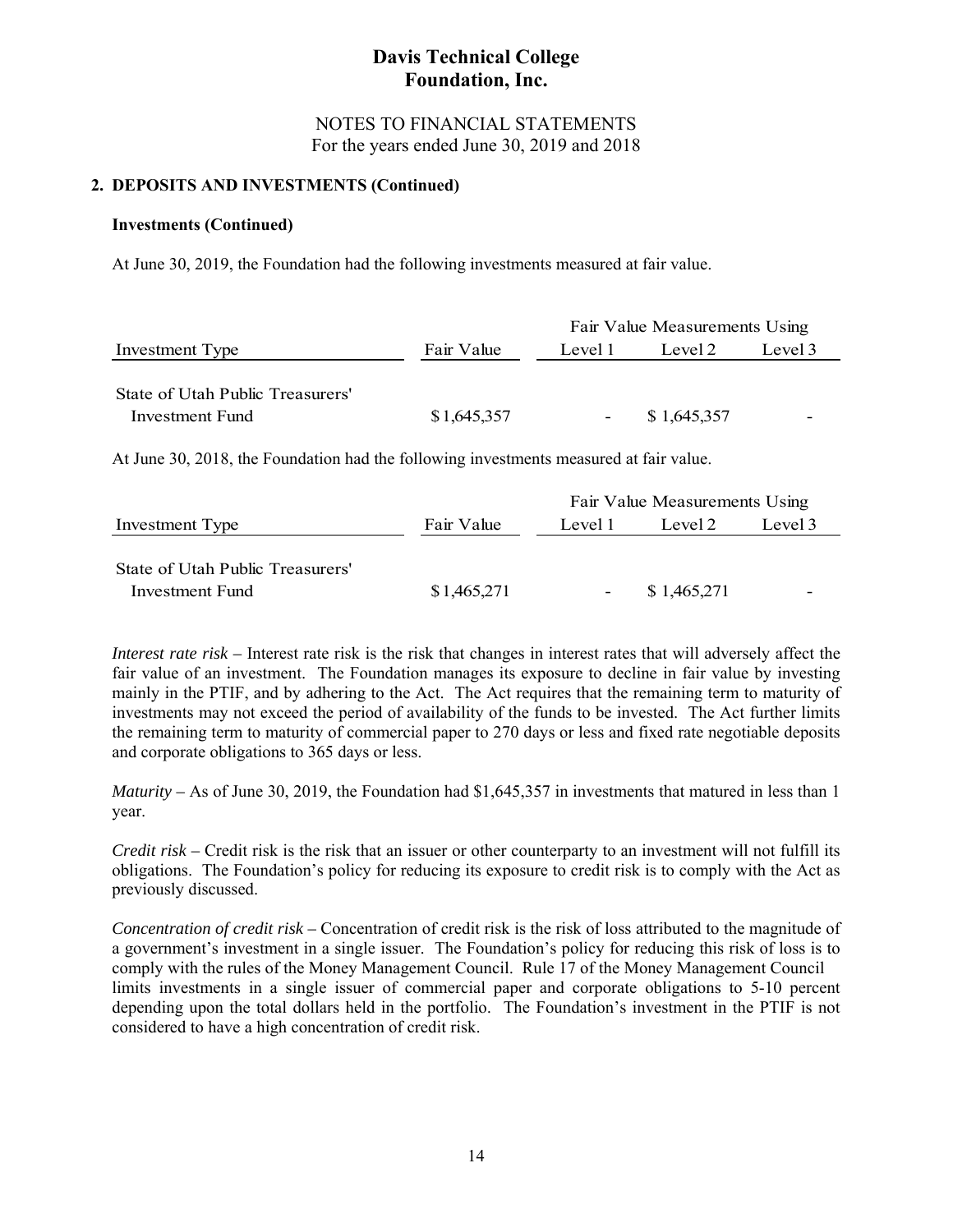### NOTES TO FINANCIAL STATEMENTS For the years ended June 30, 2019 and 2018

### **2. DEPOSITS AND INVESTMENTS (Continued)**

#### **Investments (Continued)**

*Custodial credit risk (investments) –* For an investment, this is the risk that, in the event of the failure of the counterparty, the Foundation will not be able to recover the value of its investments or collateral securities that are in the possession of an outside party. The Foundation does not have a formal policy for custodial credit risk. The Foundation's investment in the PTIF is not considered to have a high custodial credit risk.

### **3. RESTRICTIONS AND DESIGNATIONS OF NET POSITION**

The restrictions on net position stem from donations received which are restricted for the construction of fixed assets, staff support, and various scholarships. Restricted net position also includes certain Board designated funds.

Restricted net position is available for the following purposes:

|                                         | 2019          | 2018          |
|-----------------------------------------|---------------|---------------|
| Restricted:                             |               |               |
| Nonexpendable - Skyline View apartments | \$<br>836,416 | \$<br>836,416 |
| Expendable:                             |               |               |
| Scholarships                            | 220,275       | 204,738       |
| Endowment                               | 149,528       | 144,858       |
| <b>Board Designated</b>                 | 13,470        | 35,736        |
| Cash value life insurance               | 55,483        | 58,449        |
| Capital projects                        | 1,129,010     | 941,420       |
| Other                                   | 18,990        | 16,939        |
|                                         | 1,586,756     | 1,402,140     |
| Total restricted net position           | 2,423,172     | 2,238,556     |
|                                         |               |               |

All contributions made to the Foundation are allocated to their restricted purpose if restricted by a donor or other party, with the exception of up to ten percent of the contributions, which are board designated for administrative purposes of the Foundation. Endowment funds are invested in the PTIF and are specified for the funding of open scholarships.

#### **4. RELATED PARTY TRANSACTIONS AND CONTRIBUTED SERVICES**

The College provides certain administrative services to the Foundation, for which no value has been assigned. In addition, the Foundation uses an office provided by the College for its operations.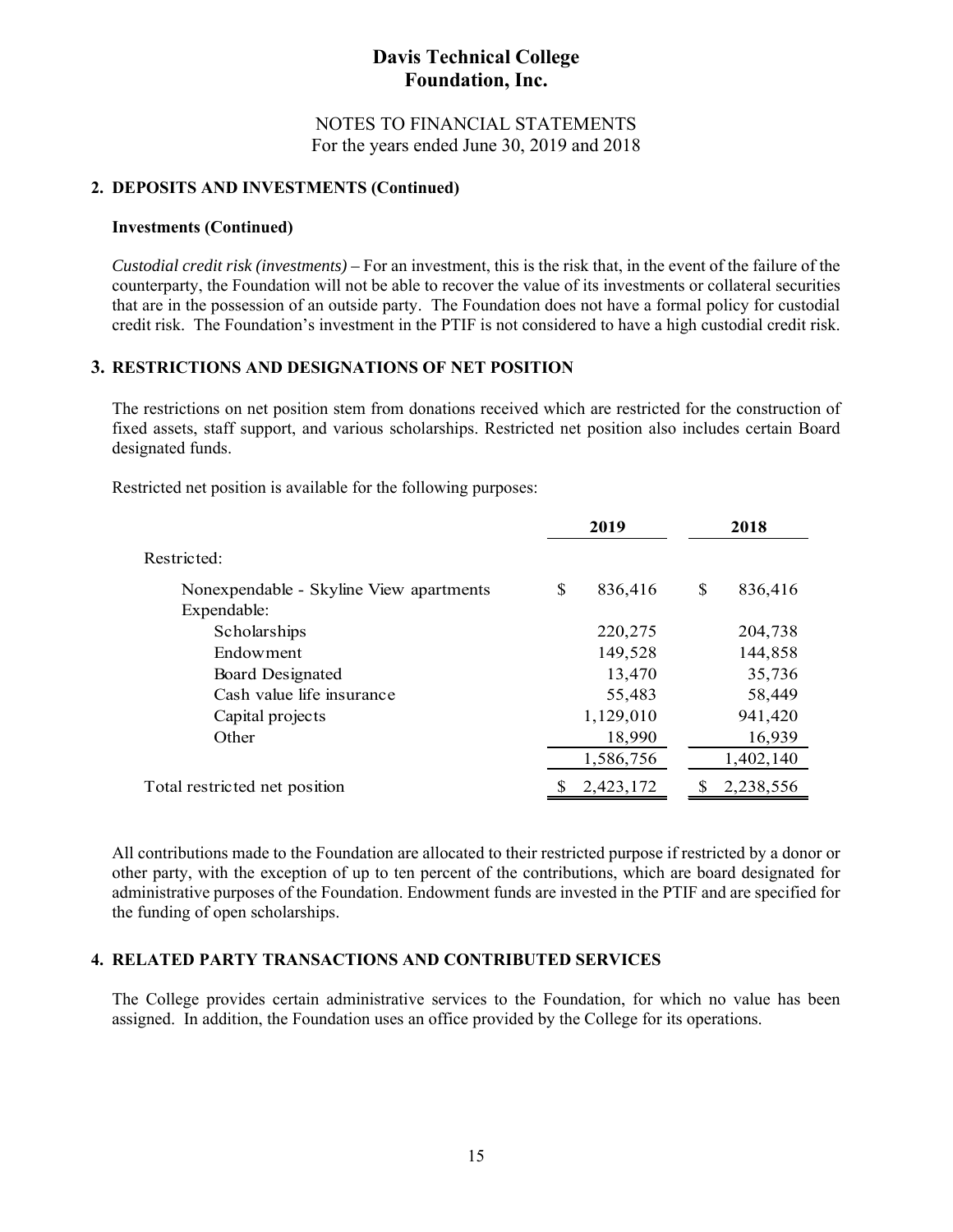### NOTES TO FINANCIAL STATEMENTS For the years ended June 30, 2019 and 2018

### **5. INVESTMENT IN SKYLINE VIEW APARTMENTS**

During the fiscal year ended June 30, 2002, the Foundation was gifted partnership interests in two entities (Skyline View Apartments I and Skyline View Apartments II) which held certain low-income housing, and a third entity (Skyline I, II, III) which holds related maintenance reserve funds. The gift was made with the understanding that a minimum of 25 percent of the income each year would be used for needed scholarships and to keep existing students enrolled at the College. The apartments involve government assistance and are subject to significant governmental regulation and control. These government regulations limit the control the Foundation and other investors have over the apartments. Therefore, the Foundation's investment is being accounted for by using the cost method of accounting. The following table shows the percentage of the Foundation's ownership interest in each entity.

| Entity                     | Ownership percentage |
|----------------------------|----------------------|
| Skyline View Apartments I  | 50.0%                |
| Skyline View Apartments II | 37.5%                |
| Skyline I, II, III         | 35.5%                |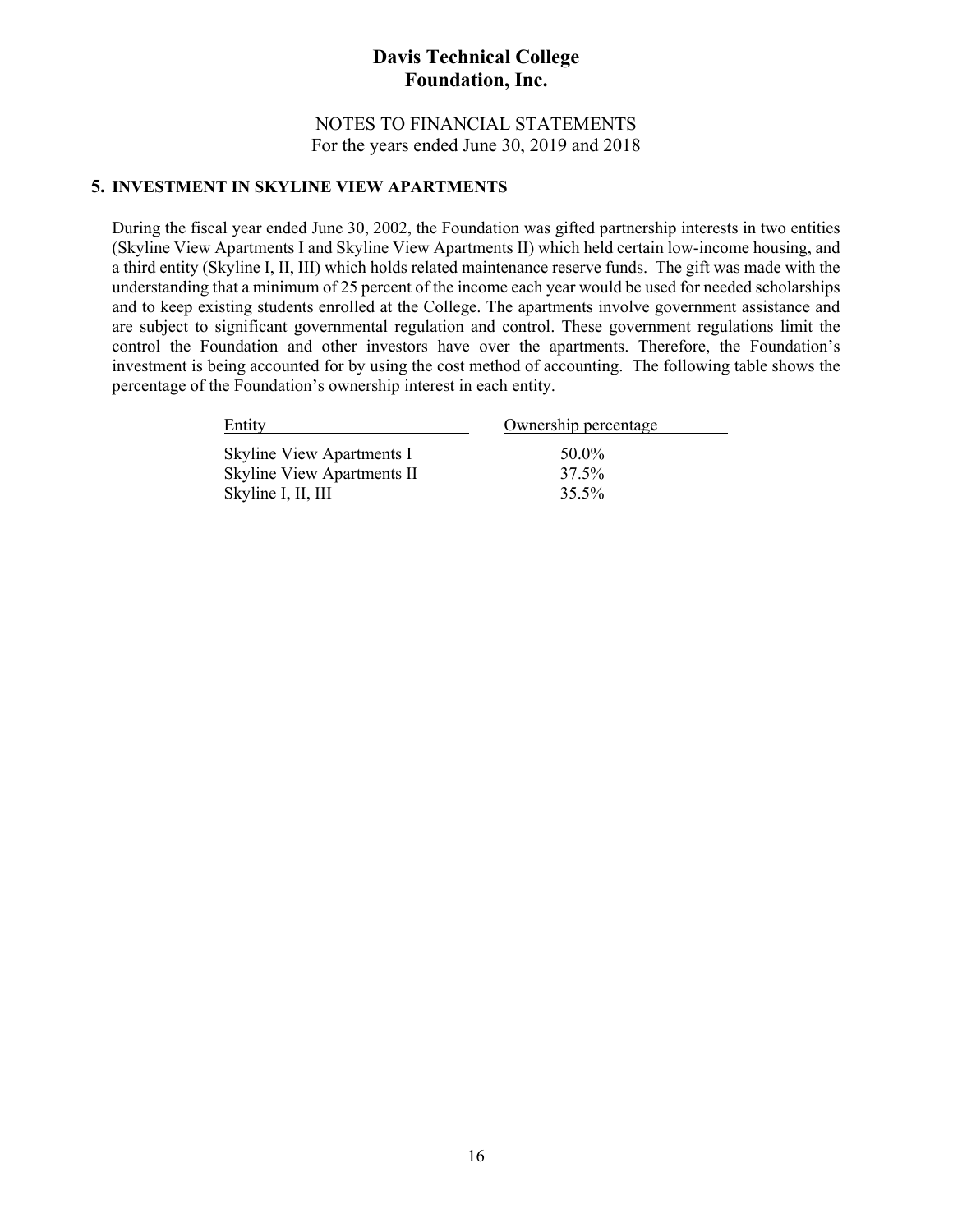

Steven L. Carver, CPA Brent R. Florek, CPA Gordon H. James, CPA

Clinton T. Armstrong, CPA Lloyd D. Davidson, CPA Rebecca Balaich, CPA Alex Florek, CPA Nicole Stamback

### **INDEPENDENT AUDITOR'S REPORT ON INTERNAL CONTROL OVER FINANCIAL REPORTING AND ON COMPLIANCE AND OTHER MATTERS BASED ON AN AUDIT OF FINANCIAL STATEMENTS PERFORMED IN ACCORDANCE WITH GOVERNMENT AUDITING STANDARDS**

To the Board of Trustees Davis Technical College Foundation, Inc. Kaysville, Utah

We have audited, in accordance with the auditing standards generally accepted in the United States of America and the standards applicable to financial audits contained in *Government Auditing Standards* issued by the Comptroller General of the United States, the financial statements of Davis Technical College Foundation, Inc. (the Foundation), a nonprofit corporation and component unit of Davis Technical College, which comprise the statements of net position as of June 30, 2019 and 2018, and the related statements of revenues, expenses and changes in net position, and cash flows for the years then ended, and the related notes to the financial statements, and have issued our report thereon dated August 13, 2019.

### **Internal Control over Financial Reporting**

In planning and performing our audit of the financial statements, we considered the Foundation's internal control over financial reporting (internal control) to determine the audit procedures that are appropriate in the circumstances for the purpose of expressing our opinion on the financial statements, but not for the purpose of expressing an opinion on the effectiveness of the Foundation's internal control. Accordingly, we do not express an opinion on the effectiveness of the Foundation's internal control.

A *deficiency in internal control* exists when the design or operation of a control does not allow management or employees, in the normal course of performing their assigned functions, to prevent, or detect and correct, misstatements on a timely basis. A *material weakness* is a deficiency, or a combination of deficiencies, in internal control, such that there is a reasonable possibility that a material misstatement of the entity's financial statements will not be prevented or detected and corrected on a timely basis. A *significant deficiency* is a deficiency, or a combination of deficiencies, in internal control that is less severe than a material weakness, yet important enough to merit attention by those charged with governance.

Our consideration of internal control was for the limited purpose described in the first paragraph of this section and was not designed to identify all deficiencies in internal control that might be material weaknesses or significant deficiencies. Given these limitations, during our audit we did not identify any deficiencies in internal control that we consider to be material weaknesses. However, material weaknesses may exist that have not been identified.